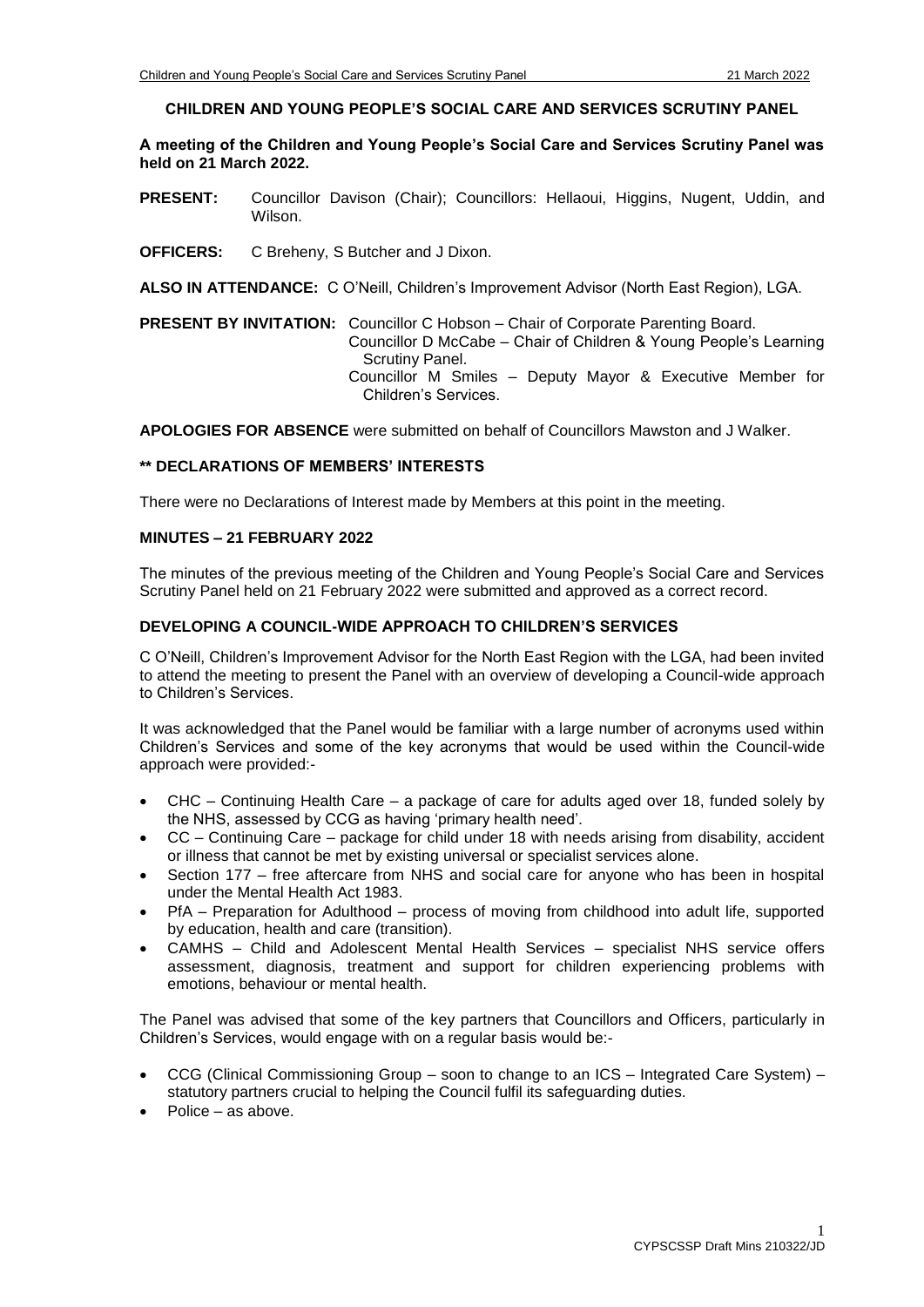- schools/education universal service for all children and young people vital partners to developing children's services.
- GPs key to meeting the needs of children.
- community and voluntary sector as above.
- hospital trust as above.
- mental health trust as above.
- Housing important to ensure sufficient placements for young people to live, whether supported or independently, as they transitioned to adulthood.

The need to give very careful consideration to preparation for adulthood was highlighted. It was recognised that some children had additional vulnerabilities due to family needs or SEND and preparation was key. Several short videos were shown, demonstrating how young people were preparing for adulthood through:-

- Employment How does the Council seek to secure employment for those young people with learning difficulties or disabilities? If it was possible to secure employment for those young people, then it may be easier to secure employment for young people without additional needs. Can the Council offer work experience, apprenticeships or employment to young people? Where it was unable to, how does it engage with other employers who may be able to help?
- Friends, Relationships and Community How does the Council support young people to engage and take an active part within their community? How might partners be able to support the Council to provide a range of activities to meet the needs of all children transitioning into adult services and how well does the Council engage with those partners (and vice versa)?
- Independent Living There needs to be a careful programme for children looked after transitioning to adulthood and moving into supported accommodation, independent living or staying put with a foster carer. How does the Council continue to meet the needs of young people preparing for adulthood and to support parents to be 'brave' to plan for young people to become independent.
- Good Health/Travel A significant amount of money was spent on transporting children and young people with additional needs from home to their place of learning. This money could be redirected into education, therefore, the more young people that could be trained to travel independently the better. Being able to travel independently also had a positive impact on a young person's ability to be independent socially in order to meet with friends, etc. It was acknowledged that not all young people would be able to travel independently but was extremely beneficial for those that could.

In addition, the Panel listened to interviews with three young people with special needs living in different independent settings talking about their experiences of living independently – some supported with teams of carers, some supported by an individual carer. This demonstrated the vital importance of the Council engaging with health colleagues and housing to ensure that young people's needs were met and that there was good quality housing available.

The Panel was asked to think about:-

- How Middlesbrough seeks to secure employment for young people with disabilities and special needs.
- How well the Council, and Elected Members, engages with people in the community and how well the Council engages with partners.
- In terms of independent living, how the Council engages with partners, particularly housing partners, to deliver a carefully planned programme of support for children looked after and those with SEND, in moving into supported or independent living arrangements and how the needs of these young people would be monitored.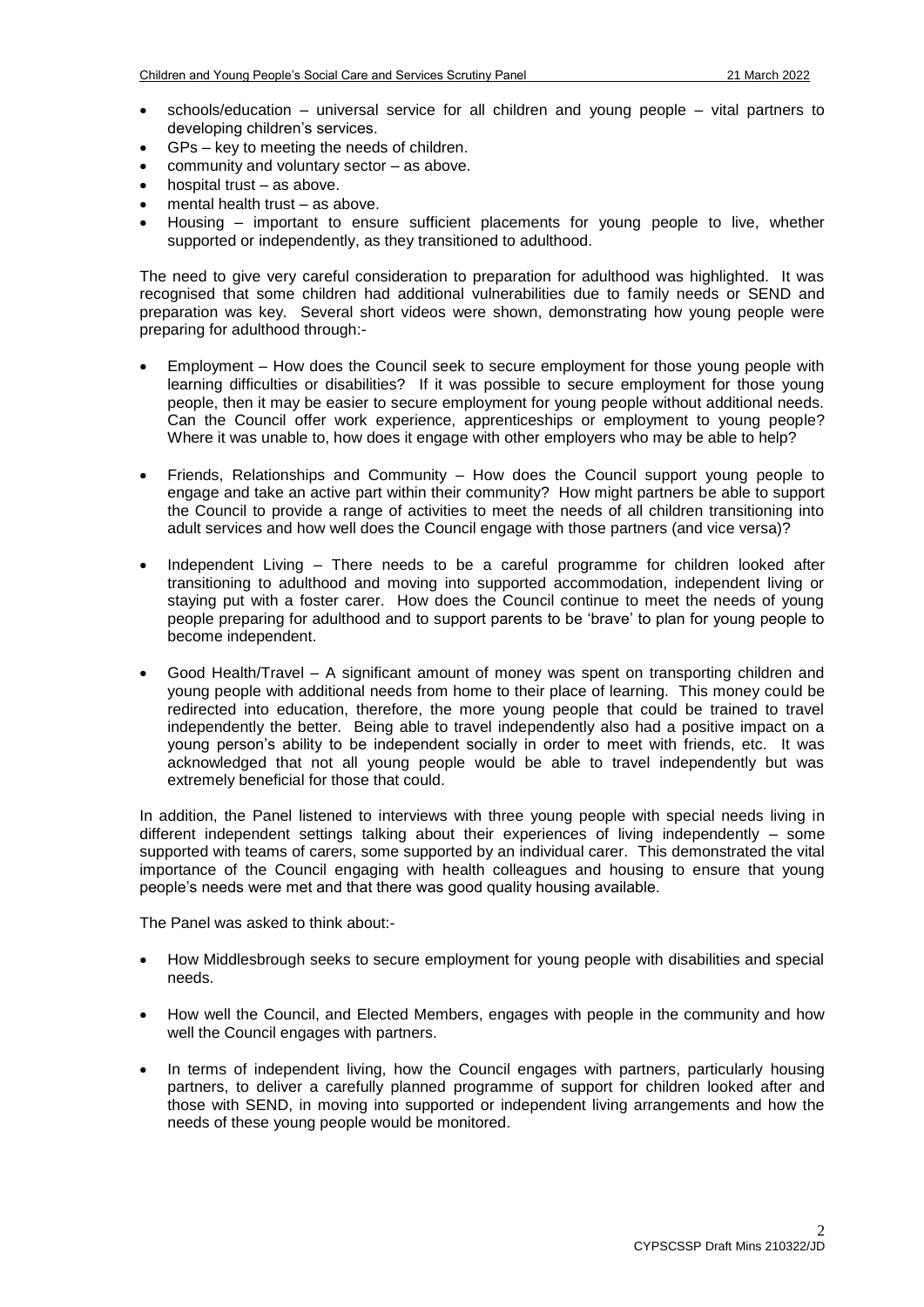- In terms of transitioning to adulthood, how the Council supports parents to be brave in supporting their child on their journey into independent living.
- How Middlesbrough provides travel training to support those children and young people who are able to, to become more independent in travelling to school or other education settings. A large proportion of money is spent each year on transporting children from home to school or other education settings, therefore, the more young people that could be supported to travel independently, with confidence, the better.

Finally, the Panel was asked to consider four key questions which it may wish to find the answers to and to regularly monitor:-

- 1. How can you be reassured about the effectiveness of transition between Children's Services and Adult Services?
- 2. What percentage of adults with learning disabilities, with care experience, live independently and/or are in employment? How does Middlesbrough compare with the national average? (and trends over time)?
- 3. How effective are relationships with local CCG, schools, Police and other key partners and how assured are you that joint working is leading to better outcomes for children?
- 4. How good are links between children and adult services and housing to ensure the needs of young people transitioning are met?

A discussion followed and the following issues were raised:-

- A Panel Member expressed the opinion that Middlesbrough Council was committed to supporting children with disabilities and provided a first-hand example of how a family member – a young adult with a hearing impairment – had been supported to undertake travel training in conjunction with Middlesbrough College, to participate in voluntary work in the community and was supported to obtain a part-time job.
- Another Member referred to her own personal experience of previously working within special needs schools and agreed that all of the issues covered within the presentation were key to providing young people with the opportunity to have the confidence and skills to travel independently, to obtain employment and to live independently.
- A Member of the Panel suggested that answers to the four questions posed at the end of the presentation be discussed at a future Panel meeting and that this information be regularly monitored by the Panel.

### SEND Review Update

The Panel was provided with an update in relation to the current position regarding the national SEND review.

In 2014, as part of the Children and Families Act 2014, reforms to the SEND system had brought many positive changes including an increased expectation of greater joint working between education, health and care, and a focus on a child's journey from birth to 25, together with increased involvement of children, young people and their families. Whilst there was strong feeling that they were the right reforms, focusing on families having to tell their story only once without the need to repeat to all of the services involved with them, there was a question as to whether the timing had been right.

There were also questions as to whether the reforms had been adequately funded as all Councils had experienced a year on year increase in demand for Education, Health and Care Plans (EHCPs)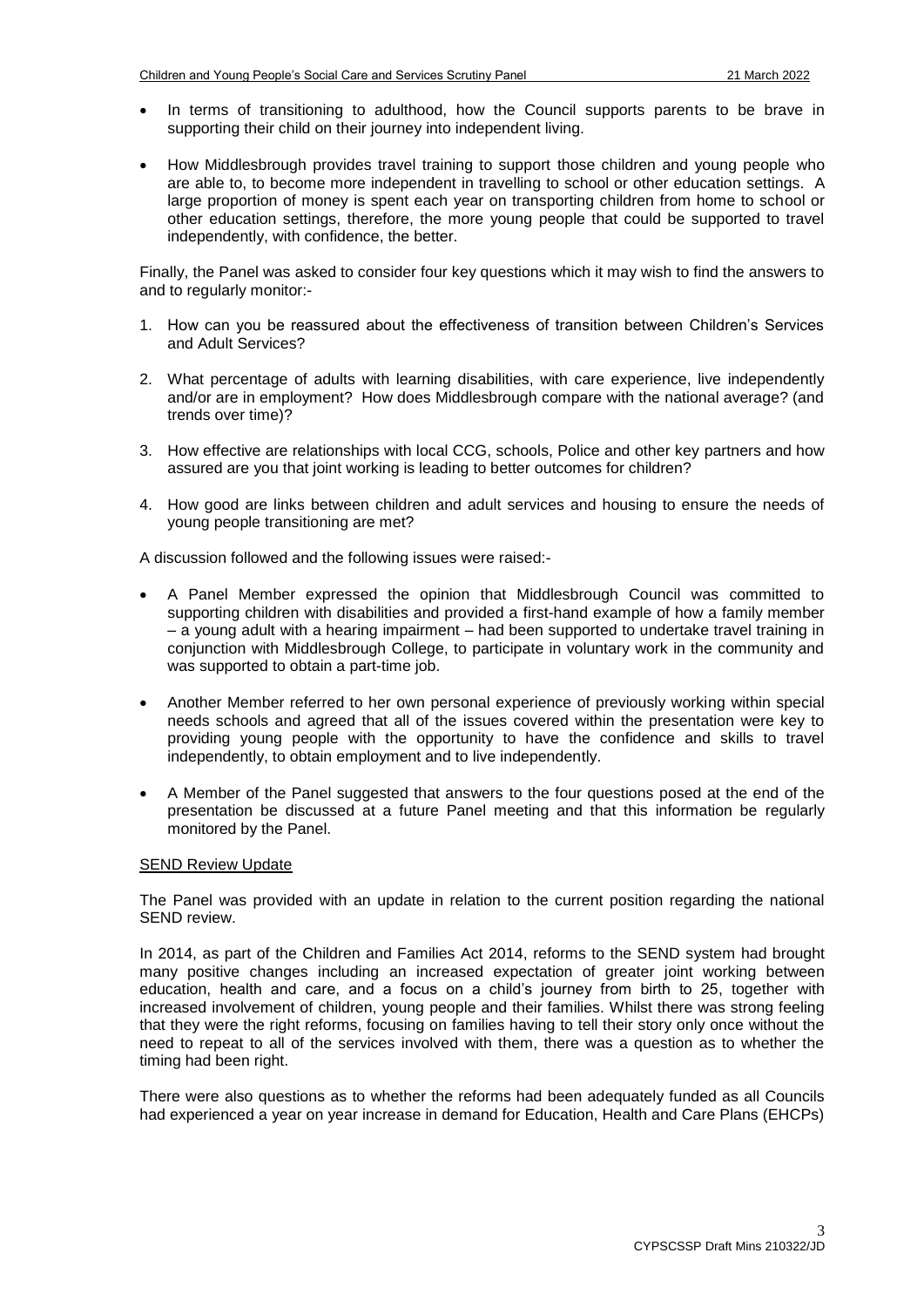and whether health partners were contributing effectively, for example, were all partners contributing equally to continuing care funding?

Decreasing levels of inclusion for SEND pupils in mainstream schools had resulted in increased use of special and independent settings which resulted in additional costs. Whilst it was recognised that there would be a proportion of children and young people whose needs could only be met within specialist or independent settings, for many young people this was not always in their best interests and perhaps mainstream education with appropriate support in place would be more appropriate.

As previously mentioned, a significant proportion of finances within the special needs sector was spent on home to school transport and also on tribunals. The ultimate question was who benefited from the tribunals and could that money be better spent on meeting the needs of the children.

The Panel was informed that the demand for EHCPs had increased from around 200,000 in 2014 to more than 450,000 in 2021.

In terms of funding, SEND was a major challenge for all Councils, with many being in significant deficit due to the High Needs Block (HNB). The HNB of the Direct Schools Grant was the money allocated to children with SEND. There was a total deficit across the country of approximately £970 million.

The DfE had committed to investing £2.5 billion between  $2021/22 - 2022/23$  into the High Needs Block and this was for funding special needs school places, although the finer detail was not yet available.

A 'Safety Valve' project was in place to support the Councils with the biggest Direct Schools Grant (DSG) deficits as a percentage of their entire DSG. The Safety Value would help Councils with their funding and would not appear on the Council's financial balance sheet as it was a statutory override, however, this was due to end in March 2023.

The Government recognised that despite the reforms, children and young people with SEND, and those educated in alternative provision, often felt unsupported, and their outcomes fell behind those of their peers. Many parents faced difficulties and delays in accessing support for their child.

Subsequently, in 2019, the Government commissioned the SEND Review to understand these challenges better and determine what would be required to establish a system that consistently delivers for children and young people with SEND.

It was proposed to establish a single national SEND and alternative provision system, setting out clear standards for provision that children and young people should expect to receive, the processes that should be in place to access it, irrespective of their need or where they lived.

The main aims of the review were to:-

- End the 'postcode lottery' facing children and young people with SEND.
- Increase mainstream inclusion.
- Align incentives and accountabilities.
- Clarify why demand for EHCPs continued to rise.
- Best use of resource and high quality outcomes.

The Review had been delayed due to Covid but the Green Paper was expected imminently. It was anticipated that the likely themes would include greater inclusion of children with SEND in mainstream provision that would be properly resourced, for example, teaching in smaller groups, in low-stimulus settings.

The Panel was informed that the LGA's lobbying priorities were as follows:-

Clear local accountabilities – with Councils as system leaders.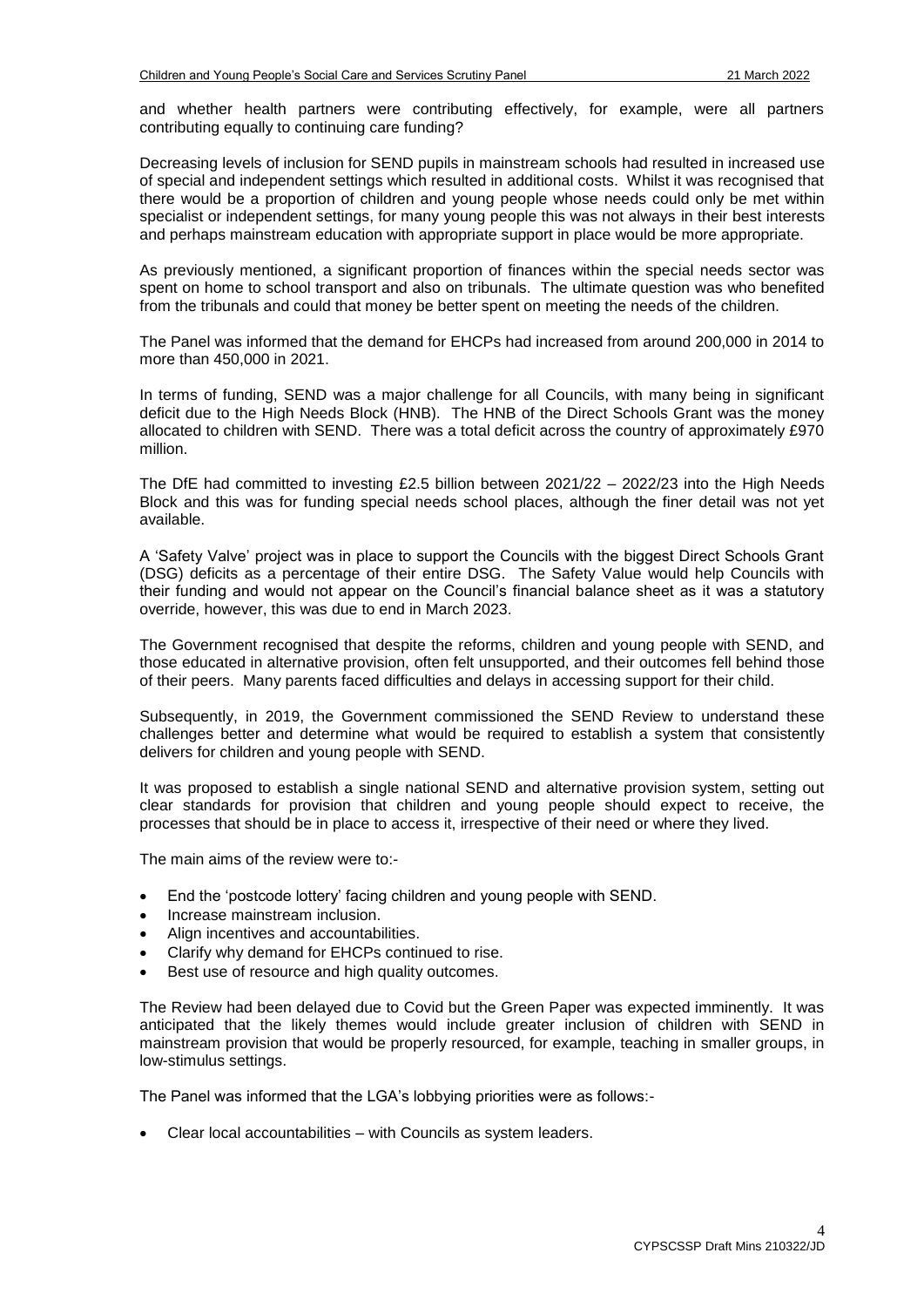- Joint decision making on use of resources Council/schools/health.
- Reduction in the use of tribunals (consider value for money where they are used).
- Major reforms will take time interim arrangements needed.
- Short and long term sufficiency of funding.
- Would a national approach raise expectations again?
- Links with Care Review and Education White Paper.

A discussion ensued and the following issues were raised:-

- Reference was made to the LGA lobbying Government in relation to funding and the deficits regarding the DSG and it was queried how Councillors could support best this.
- A Panel Member also made reference to the importance of examining mainstream provision, where appropriate, for children with SEND and expressed the opinion that more should be done to hold academies to account in this regard and would like to see Ofsted put more pressure on academies to focus on SEND provision. It was queried whether academies were spending an appropriate proportion of funding on SEND pupils and how the Council could ensure that academies were doing their fair share.
- In response, the Panel was informed that there were conversations taking place with the Regional Schools Commissioner who was responsible for those academies locally but that individual partnerships were vital in playing a part. The majority of multi-academy trusts would agree that they wanted to do a good job for children with SEND. In terms of continuing to lobby for adequate funding, Ofsted, as the regulator, had a role to play. ADSO and Regional Local Authority finance directors were also pushing hard for this to be recognised. Through Directors of Finance and potentially through local MPs continual lobbying will be helpful. It was on the radar of the Regional Schools Commissioners and the DfE that there was a need for this to be addressed.
- The Executive Director of Children's Services provided a brief response in a Middlesbrough context in relation to demand for EHCPs. It was stated that demand was extremely high and continued to grow which was putting extra pressure on the service. Additional staff had been brought in to cope with demand. The Executive Director advised that she chaired the Strategic Board, which had oversight of ongoing pressures. Middlesbrough did not currently qualify for the 'Safety Valve' project, however, was part of the 'Delivering Best Value' programme which sat underneath the Safety Valve project. Middlesbrough had a budget deficit in terms of spending on SEND and was to be offered a financial advisor to advise on SEND spending. Finally, the number of tribunals in Middlesbrough was low and there had not been any within the last two-and-a-half years.
- A Member commented that as many SEND children as possible needed to be integrated into mainstream school, where appropriate, as it also helped mainstream children to understand the various needs of others and to help support them.

The Chair thanked the LGA Children's Improvement Advisor for her attendance and the information provided.

**AGREED** that the information provided be noted.

## **UPDATE – CHILDREN'S SERVICES IMPROVEMENT PLAN**

The Executive Director of Children's Services provided the Panel with update on progress on the Children's Services Improvement Plan in the context of the most recent Ofsted monitoring visit to Children's Services in December 2021.

The second Ofsted Monitoring Visit since the full inspection in 2019, took place on 14 and 15 December 2021 and was undertaken by two inspectors following two weeks of preparation and liaison.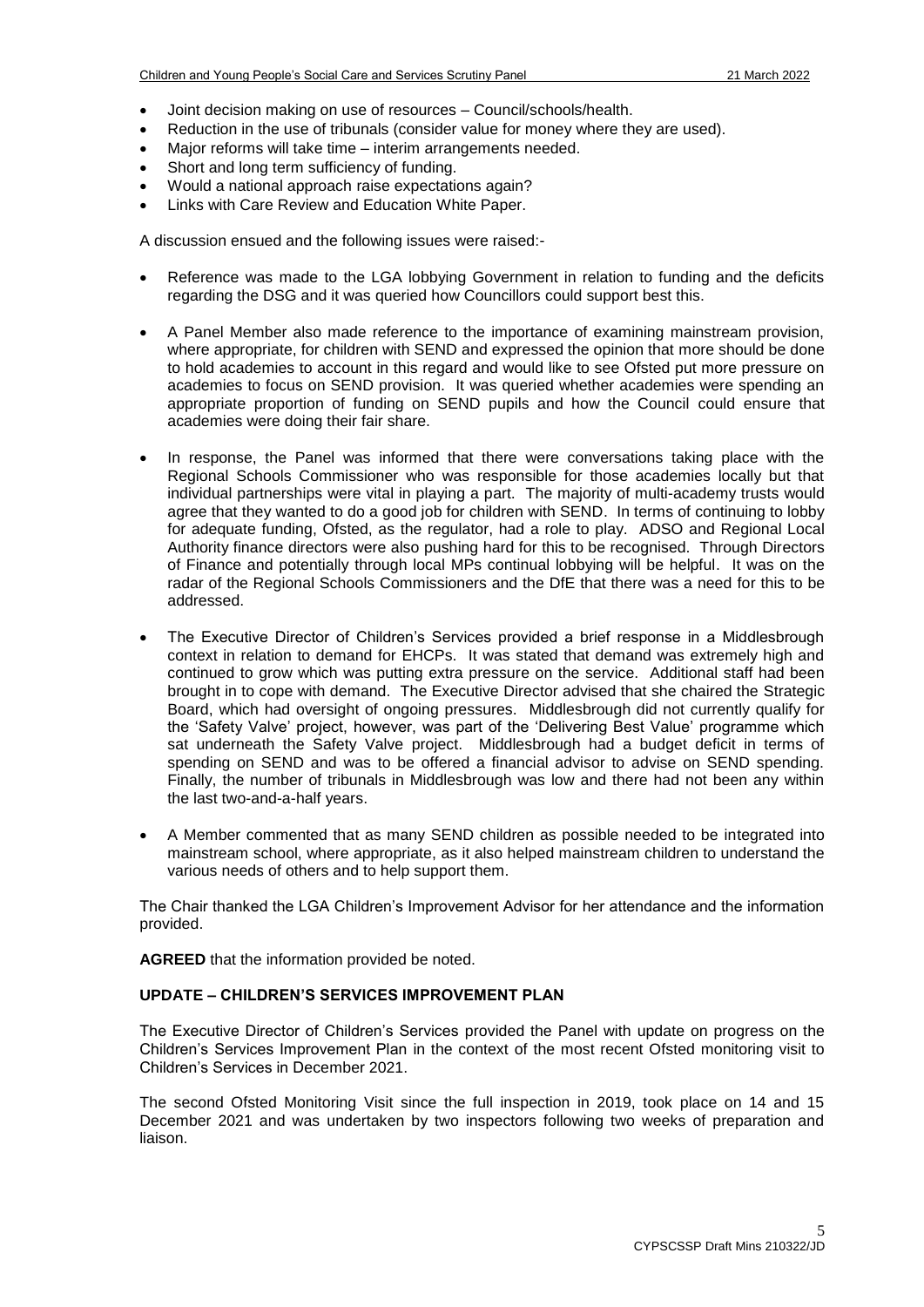The focus of the visit was: Children in Need; Children in Need of Protection and Public Law Outline.

The Ofsted letter was published on 31 January 2022 and was circulated with the agenda prior to the meeting.

A summary of strengths was provided as follows:-

- No child was found to be at risk of immediate harm or in need or urgent action. (Significant progress from the 2019 inspection when more than 10 children were found to be at immediate risk).
- Senior Managers know their services well and had a realistic understanding of progress. (Again, significant progress as the 2019 inspection found a lack of awareness around being inadequate).
- There had been successful focus on improving the capacity of staff, decreasing caseloads and employing more permanent, qualified and experienced staff. (Recruitment and retention of staff (particularly recruitment) continued to be an issue. There was currently a £5,000 'welcome' payment to attract experienced, qualified Social Workers, however, it was having limited impact. Despite being valued, Middlesbrough continued to have a higher number of agency staff than it would like).
- Auditing was a particular strength a wide in-depth coverage of the quality of the service with a robust moderation process.
- Successful focus on compliance.
- Appropriate focus on improving the quality of practice through increased training and learning opportunities.
- 'Some' examples of good practice. (Where planning (Smart plans) for children was good).
- Stronger practice where there were immediate safeguarding concerns and children on the edge of care.
- Social Workers:-
	- Knew their children and had enthusiasm and passion for improving their lives.
	- Felt supported during lockdowns.
	- Reported how Children's Services had improved and that they were better supported to do their work.

In terms of areas for development:-

- There was still a stubborn 20% of inadequate practice where concerns were not addressed and work was not progressing appropriately. However, in Early Help, all work was 'required improvement' or better. (Since the letter was published, this figure had reduced to around 10% in some areas of practice, but further work was required to reduce further).
- Plans and planning were not focused and lacked timescales relevant to the child. This led to delays in progressing plans so some children remained in situations where their needs were not met or risks sufficiently managed.
- Insufficient focus on the lived experience of the child. (Need to think more about what life is like for the child on a daily basis, such as are they going to school hungry? Is the home warm?).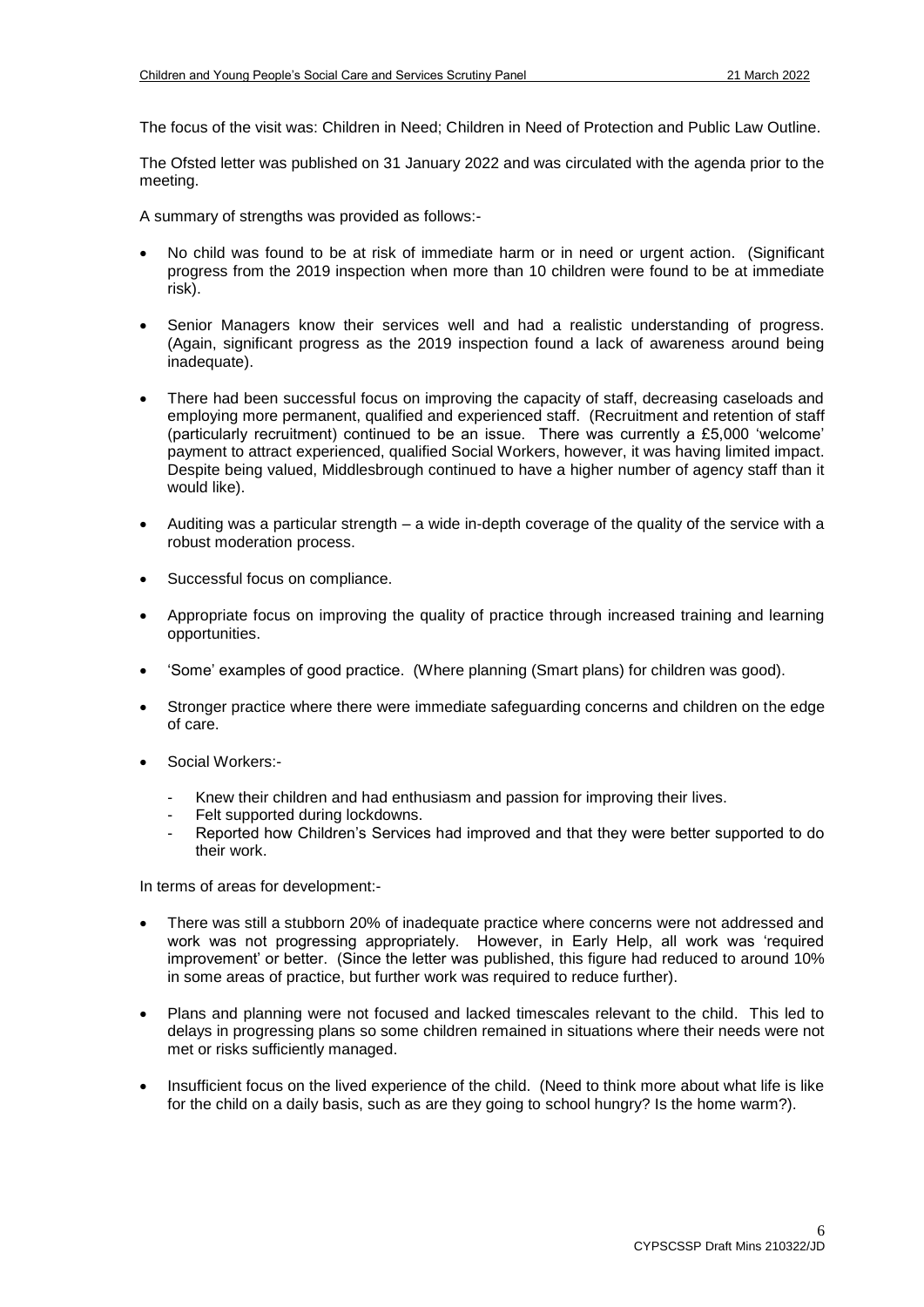- Social work tools not sufficiently used to focus on patterns of behaviour and cumulative risk. (Sometimes issues were looked at in isolation and consideration not always given to issues that had occurred in the past/patterns of behaviour).
- In the main, supervision was not sufficiently driving improvements, management recording of decision making was too limited. (One to ones with Social Workers were happening but not yet driving improvements in practice).
- Positive steps had been taken to improve pre-proceedings work but management oversight did not always identify what needed to change. (Need to be more explicit in telling families what specific changes were needed).
- Evidence of a risk averse culture.
	- Some families found themselves subject to statutory Child Protection planning when not needed, eg families who needed support but worked well with Social Workers and other agencies. (The Panel heard that this was based on evidence from only two cases).
	- Small number of Safety Plans were still in place when cases closed when other support packages would be more appropriate. (This had been worked on over the last few months).

In terms of the next steps, the Children's Services Improvement Plan would be revised to reflect Ofsted's findings.

The Panel was advised that Middlesbrough had been fortunate to secure grant funding of £330,000, from the DfE which had been used to bring in experienced Practice Leaders to support quality of practice.

The next Ofsted Monitoring visit would take place on 29/30<sup>th</sup> March 2022 and would focus on:-

- Court Work
- Children and young people who had been looked after for a year or more
- Permanence moving children to their forever homes.

An Annual Engagement Meeting with Ofsted would take place in April. (Common to all authorities).

Work was continuing to ensure a more 'joined up' approach with partners and work was being undertaken to prepare for a Joint Targeted Area Inspection (JTAI).

There would be a further Monitoring Visit in June 2022 and it was possible that the full inspection would take place towards the end of the year.

During discussion, the following issues were raised:-

- Reference was made to the £5,000 welcome incentive for qualified Social Workers and it was queried whether there were conditions attached which might be acting as a deterrent to take up. The Executive Director stated that the incentive had not been in place for long, however, she had hoped for a quicker response, but felt it was generally attributable to a lack of experienced Social Workers which was a regional and national issue. The incentive was not open to newly qualified social workers as they were unable to take on complex work initially. It was highlighted that the only condition was that a proportion of the welcome payment must be repaid if they left within the first year. It was highlighted that a three-year retention allowance programme had been introduced which had been more successful.
- A Member acknowledged that £5,000 was a good incentive to attract Social Workers but queried how Middlesbrough compared with other Tees Valley authorities in terms of salary. The Executive Director responded that whilst Middlesbrough's was not the lowest salary in the